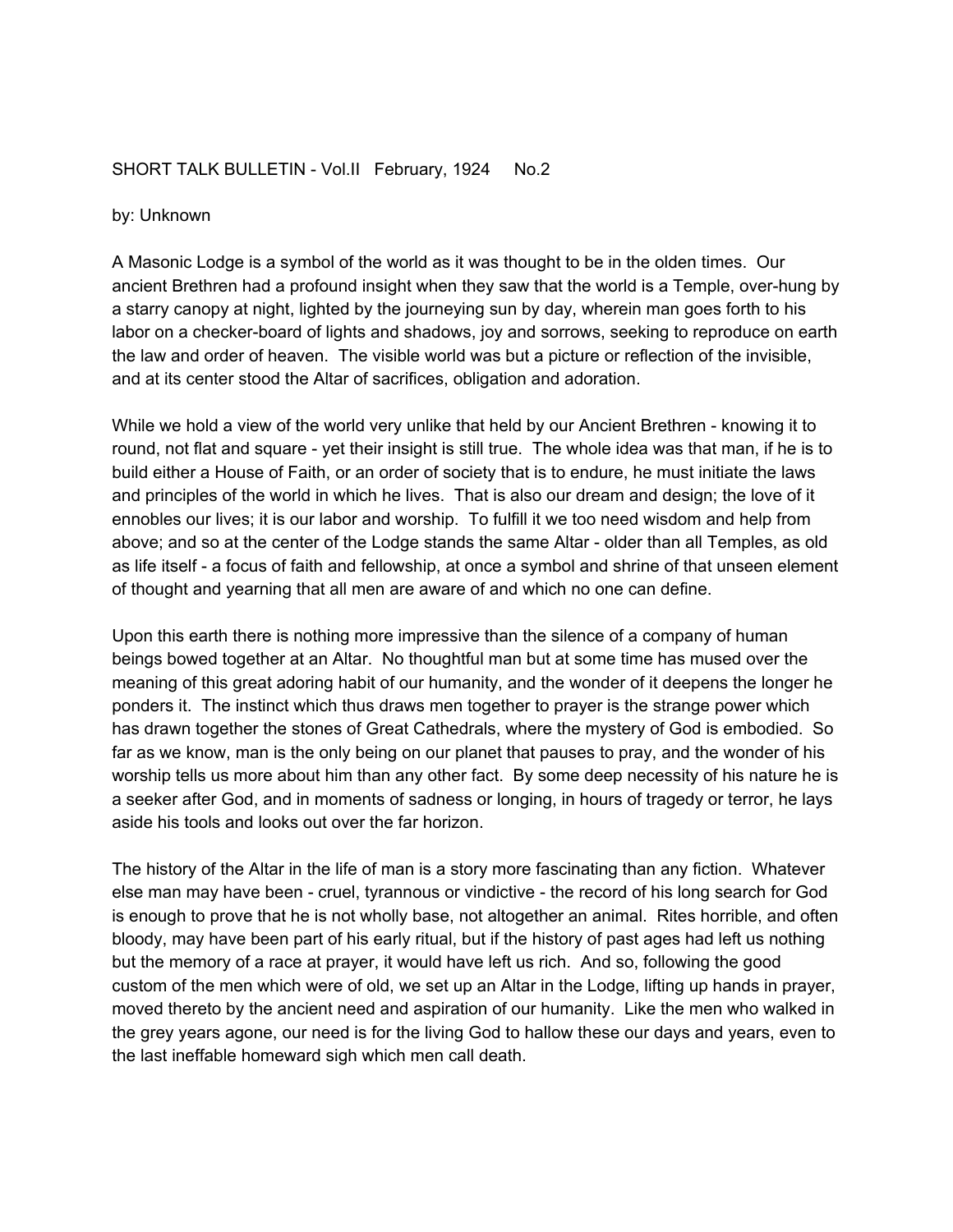The earliest Altar was a rough, unhewn stone set up, like the stone which Jacob set up at Bethel when his dream of a ladder on which angels were ascending and descending, turned his lonely bed into a house of God and a gate of Heaven. Later, as faith became more refined and the idea of sacrifice grew in meaning, the Altar was built of hewn stone - cubical in form - cut, carved and often beautifully wrought, on which men lavished jewels and priceless gifts, deeming nothing too costly to adorn the place of prayer. Later still, when men erected a Temple dedicated and adorned as the House of God among men, there were two Altars, one of sacrifice, and one of incense. The Altar of sacrifice where slain beasts were offered stood in front of the Temple; the Altar of incense on which burned the fragrance of worship stood within. Behind all was the far withdrawn Holy Place into which only the High Priest might enter.

As far back as we can go the Altar was the center of human society, and an object of peculiar sanctity by virtue of that law of association by which places and things are consecrated. It was a place of refuge for the hunted or the tormented - criminals or slaves - and to drag them away from it by violence was held to be an act of sacrilege, since they were under the protection of God. At the Altar, marriage rites were solemnized, and treaties made or vows taken in its presence were more Holy and binding than if made elsewhere, because, there man invoked God as witness. In all the religions of antiquity, and especially among peoples who worshipped the light, it was the usage of both Priests and people to pass around the Altar following the course of the sun - from the East, by way of the South, to the West - singing hymns of praise as a part of their worship. Their ritual was thus an allegorical picture of the truth which underlies all religion - that man must live on earth in harmony with the rhythm and movement of heaven.

From facts and hints such as these we begin to see the meaning of the Altar in Masonry, and the reason for its position in the Lodge. In English Lodges, as in the French and the Scottish Rites, it stands in front of the Master in the East. In the York Rite, so called, it is placed in the center of the Lodge - more properly a little to the East of the center - about which all Masonic activities revolve. It is not simply a necessary piece of furniture, a kind of table intended to support the Holy Bible, the Square and Compasses. Alike by its existence and its situation it identifies Masonry as a religious institution, and yet its uses are not exactly the same as the offices of an Altar in a Cathedral or a Shrine. Here is a fact often overlooked, and we ought to get it clearly in our minds.

The position of the Altar in the Lodge is not accidental, but is profoundly significant. For, while Masonry is not a religion, it is religious in its faith and basic principles, no less than in its spirit and purpose. And yet it is not a Church. Nor does it attempt to do what the Church is trying to do. If it were a Church its Altar would be in the East and its Ritual would be altered accordingly. That is to say, Masonry is not a religion, much less a sect, but a worship in which all men can unite because it does not undertake to explain, or dogmatically to settle in detail, those issues by which men are divided. Beyond the Primary, fundamental facts of faith it does not go. With the philosophy of those facts, and the differences and disputes growing out of them, it has not to do. In short, the position of the Altar in the Lodge is a symbol of what Masonry believes the Altar should be in actual life, a center of division, as is now so often the case. It does not seek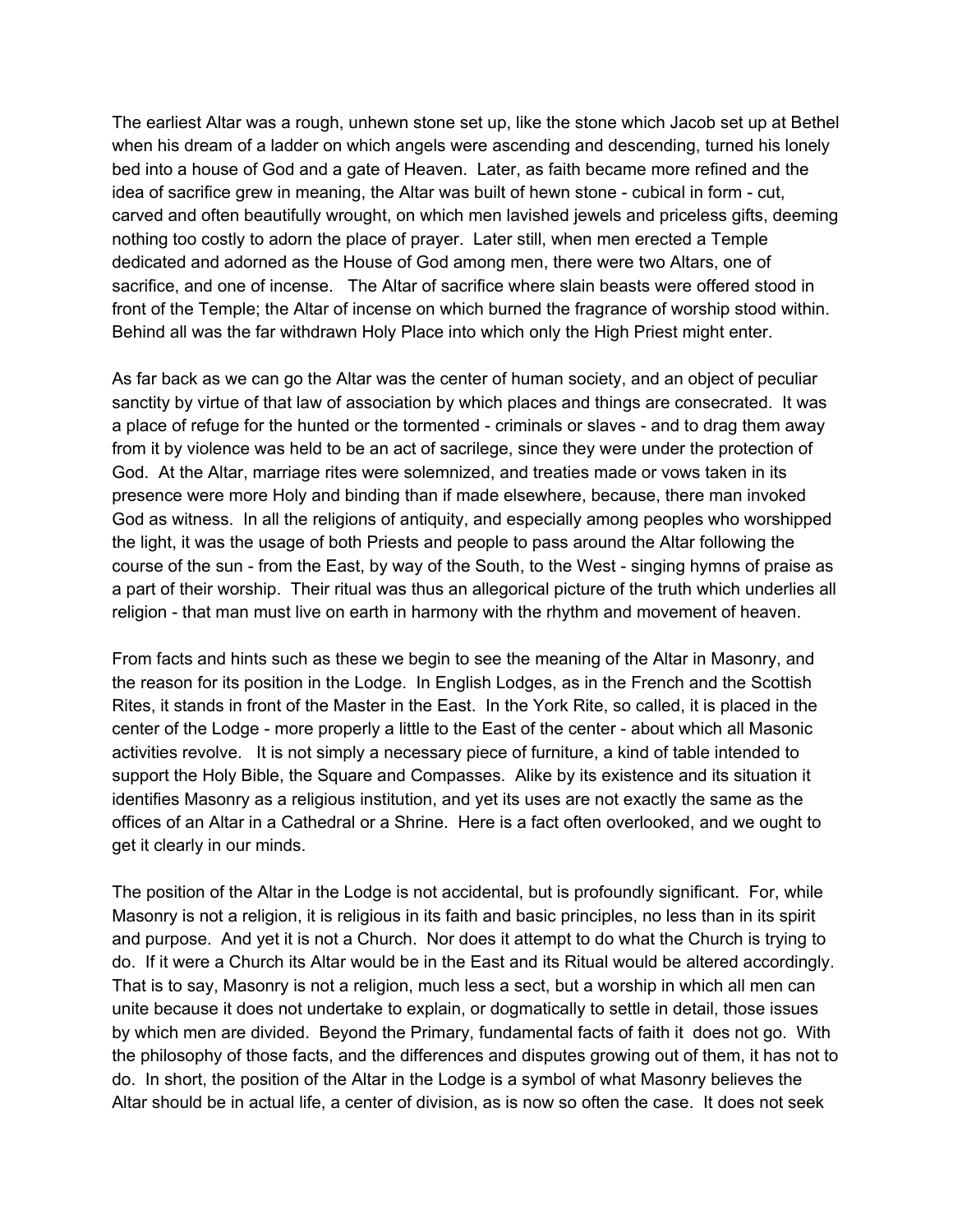fraternity of spirit, leaving each one free to fashion his own philosophy of ultimate truth. As we nay read in the Constitutions of 1723:

"A Mason is obliged, by his Tenure, to obey the moral Law; and if he rightly understands the Art, he will never be a stupid Atheist, not an irreligious Libertine. But though in ancient Times Masons were charged in every Country to be of the Religion of the Country or Nation, whatever it was, yet 'tis now thought more expedient only to oblige them to that Religion in which all Men agree, leaving their particular Opinions to themselves; that is, to be good Men and True, or Men of Honor and Honesty, by whatever denominations or Persuasions they may be distinguished; whereby Masonry becomes the Center of Union, and the Means of conciliating true Friendship among Persons that must have remained at a perpetual distance."

Surely those are memorable words, a Magna Charta of friendship and fraternity. Masonry goes hand in hand with religion until religion enters the field of sectarian feud, and there it stops; because Masonry seeks to unite men, not to divide them. Here then, is the meaning of the Masonic Altar and its position in the Lodge. It is first of all, an Altar of Faith - deep, eternal Faith which underlies all creeds and over-arches all sects;

Faith in God, in the Moral Law, and in the Life Everlasting. Faith in God is the Cornerstone and the Keystone of Freemasonry. It is the first truth and the last, the truth that makes all other truths true, without which life is a riddle and fraternity a futility. For, apart from God the Father, our dream of the Brotherhood of Man is as vain as all the vain things proclaimed of Solomon - a Fiction having no basis or hope in fact.

At the same time, the Altar of Freemasonry is an Altar of Freedom - not freedom "From" faith, but Freedom Of" faith. Beyond the fact of the reality of God it does not go, allowing every man to think of God according to his experience of life and his vision of truth. It does not define God, much less dogmati-cally determine how and what men shall think or believe about God. There dispute and division begin. As a matter of fact, Masonry is not speculative at all, but operative, or rather, co-operative. While all its teaching implies the Fatherhood of God, yet its ritual does not actually affirm that truth, still less does it make a test of fellowship. Behind this silence lies a deep and wise reason. Only by the practice of Brotherhood do men realize the Divine Fatherhood. As a true-hearted poet has written:

"No man could tell me what my soul might be;

I sought for God, and he has eluded me;

I sought my Brother out, and found all three."

Here one fact more, and the meaning of the Masonic Altar will be plain. Often one enters a great Church, like Westminster Abbey, and finds it empty, or only a few people in the pews here and there, praying or in deep thought. They are sitting quietly, each without reference to others,